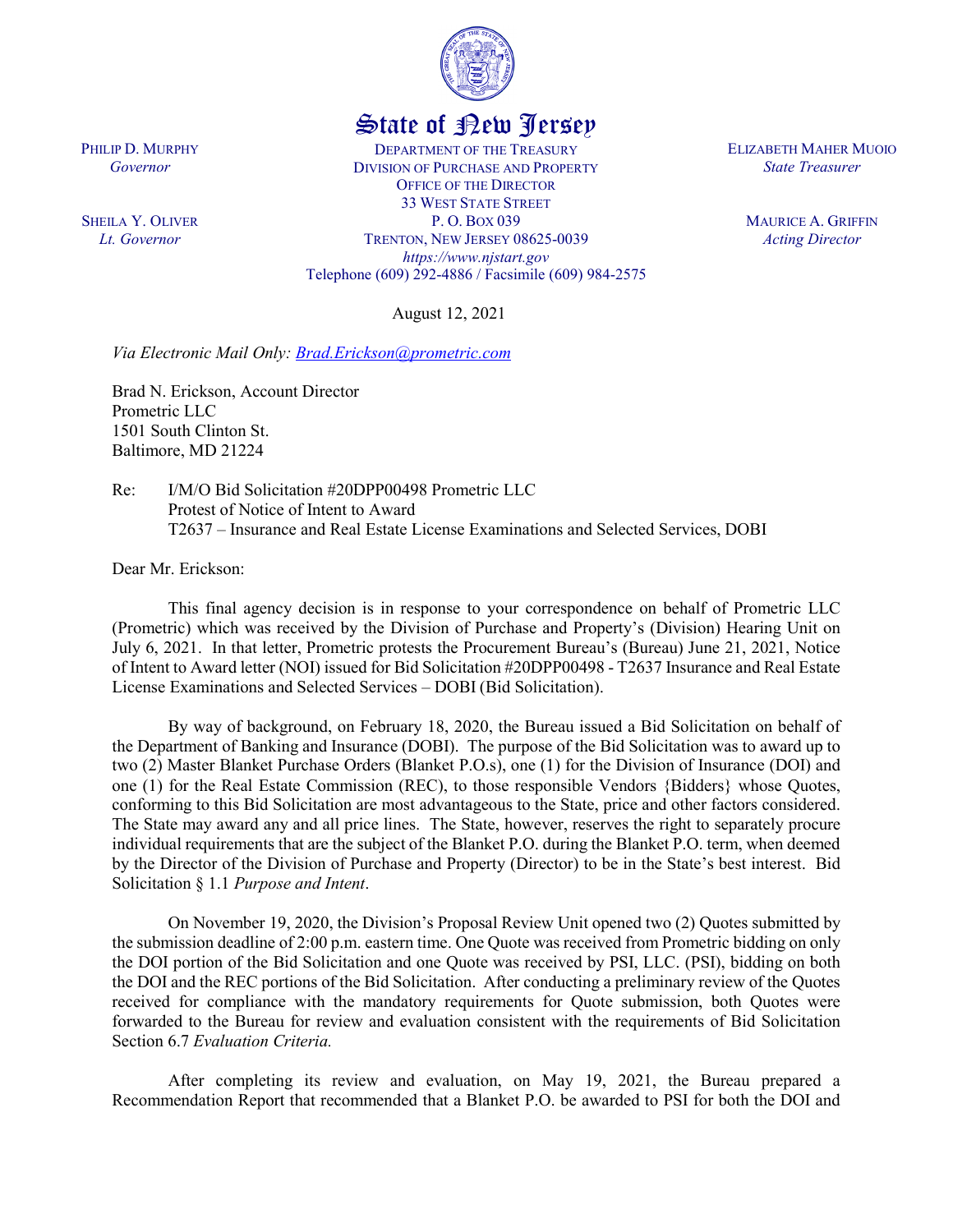REC scopes of work. Accordingly, on June 21, 2021, the Bureau issued the NOI advising the Vendors {Bidders} that it was the State's intent to award a Blanket P.O. to PSI consistent with the May 19, 2021, Recommendation Report.

On July 6, 2021, Prometric wrote to the Division's Hearing Unit stating that it was protesting the intended award of a Blanket P.O. to PSI. In summary, Prometric argues that the Quotes were not fairly evaluated to the extent that the technical scores for the DOI and the REC components were combined resulting in an unfair disadvantage to Prometric.

In consideration of Prometric's protest, I have reviewed the record of this procurement, including the Bid Solicitation, the Quotes received, the relevant statutes, regulations, and case law. This review of the record has provided me with the information necessary to determine the facts of this matter and to render an informed final agency decision on the merits of the protest.

A review of the record of this procurement confirms that the Bid Solicitation was structured with two separate scopes of work representing two distinct functional areas within DOBI. By way of summary, with respect to the DOI examinations, Bid Solicitation Section 3.1 *DOI Examinations* requires the following:

The Vendor {Contractor} shall develop and conduct:

- A. Separate Producer Line of Authority examinations for: life; accident and health or sickness; property; casualty; personal lines; surplus lines; title; and limited line bail bond as identified in N.J.A.C. 11:17-2.2;
- B. The Public Adjuster licensing examination;
- C. Insurance Pre-licensing Instructor examinations; and
- D. Future examinations if enacted by legislation.

[Bid Solicitation Section 3.1.1 *Overview*.]

In contrast, Bid Solicitation Section 3.2 *Real Estate Commission* requires:

The Vendor {Contractor} shall:

- A. Conduct real estate licensing examinations, record keeping, and related duties;
- B. Deliver pass/fail notices to the following candidates:
	- 1) Salespersons and Salespersons (Referral);
	- 2) Brokers and Broker-salespersons;
	- 3) Real Estate Pre-Licensing Instructors; and
	- 4) Any additional candidates that may fall under the REC due to legislative changes;
- C. Provide computerized, electronic examination system for administration, reporting, and maintenance requirements;
- D. Create, maintain, and share continuing education (CE) credit records of real estate licensees, if required, and provide the SCM with access to these records; and
- E. Charge and collect Examination Fees from test candidates; no expenses, operating or otherwise, incurred by the Vendor {Contractor} as a result of work performed under this Blanket P.O. shall be passed onto the State at any time.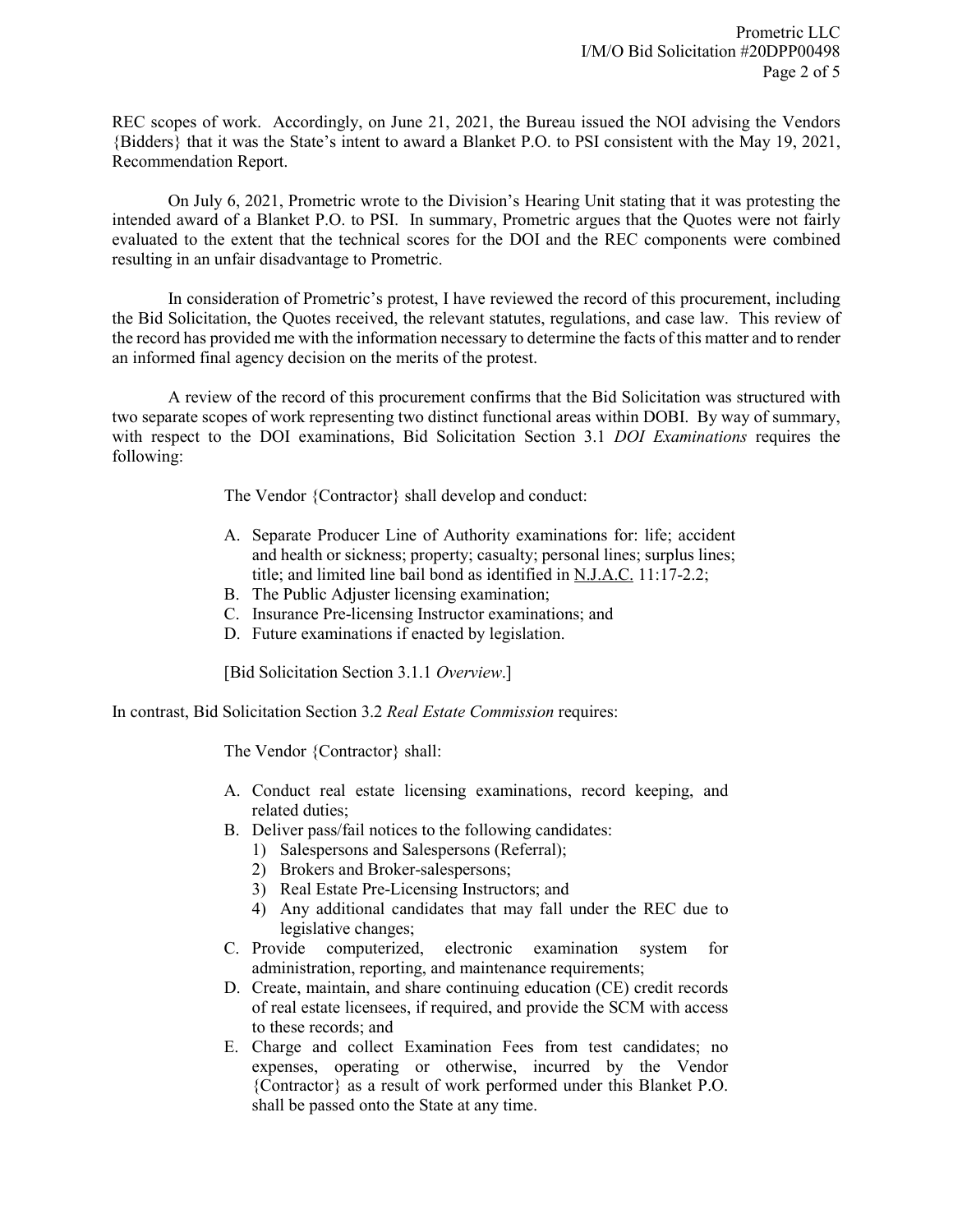The Vendor {Contractor} shall ensure that REC's data is not accessible to DOI.

[Bid Solicitation Section 3.2.1 *Overview*.]

During the Bid Solicitation Question and Answer period, in an effort to clarify its understanding of Bid Solicitation Section 1.1 the *Purpose and Intent*, a potential Vendor {Bidder} submitted a question to the Division pursuant to Section 1.3.1 *Electronic Question and Answer Period*.

| # | <b>Bid Solicitation</b><br><b>Section Reference</b> | <b>Question (Bolded) and Answer</b>                                                                                                                                                                                                                                                                                                 |  |  |
|---|-----------------------------------------------------|-------------------------------------------------------------------------------------------------------------------------------------------------------------------------------------------------------------------------------------------------------------------------------------------------------------------------------------|--|--|
| 1 | General                                             | In the 2014 RFP for this project (RFP 15-X-23487), it was required to<br>submit two separate proposals? One for DOI and one for REC. This<br>requirement is not included in the current RFP. Can you please clarify<br>whether a single proposal submission is preferred, or if you prefer<br>separate submissions for DOI and REC? |  |  |
|   |                                                     | Two (2) separate Quotes are not required. Vendors {Bidders} may submit one<br>(1) Quote in response to either DOI or REC's requirements, or one (1) Quote<br>in response to both DOI and REC's requirements. Up to two (2) Master<br>Blanket P.O.s may be awarded as a result.                                                      |  |  |
|   |                                                     | Pursuant to Bid Solicitation Section 1.1, if one (1) Blanket PO is awarded in<br>which the Vendor {Contractor} establishes a shared, singular system, the<br>Vendor {Contractor} must ensure that DOI and REC cannot access the other's<br>data.                                                                                    |  |  |
|   |                                                     | Vendors {Bidders} are cautioned that this new Bid Solicitation addresses<br>current requirements. Vendors {Bidders} should not rely upon or use data from<br>the prior Blanket P.O.                                                                                                                                                 |  |  |

## [Emphasis added.]

Based upon the Bid Solicitation and the Answer provided above, Prometric proceeded to submit a Quote related only to the DOI scope of work.

A review of the Evaluation Committee (Committee) Report indicates that the Committee reviewed and scored each Quote using the evaluation criteria identified in Section 6.7.1, *Technical Evaluation Criteria*:

> Each criterion will be scored and each score multiplied by a predetermined weight to develop the Technical Evaluation Score.

- A. Personnel: The qualifications and experience of the Vendor's {Bidder's} management, supervisory, and key personnel assigned to the Blanket P.O., including the candidates recommended for each of the positions/roles required;
- B. Experience of firm: The Vendor's {Bidder's} documented experience in successfully completing Blanket P.O. of a similar size and scope in relation to the work required by this Bid Solicitation; and
- C. Ability of firm to complete the Scope of Work based on its Technical Quote: The Vendor's {Bidder's} demonstration in the Quote that the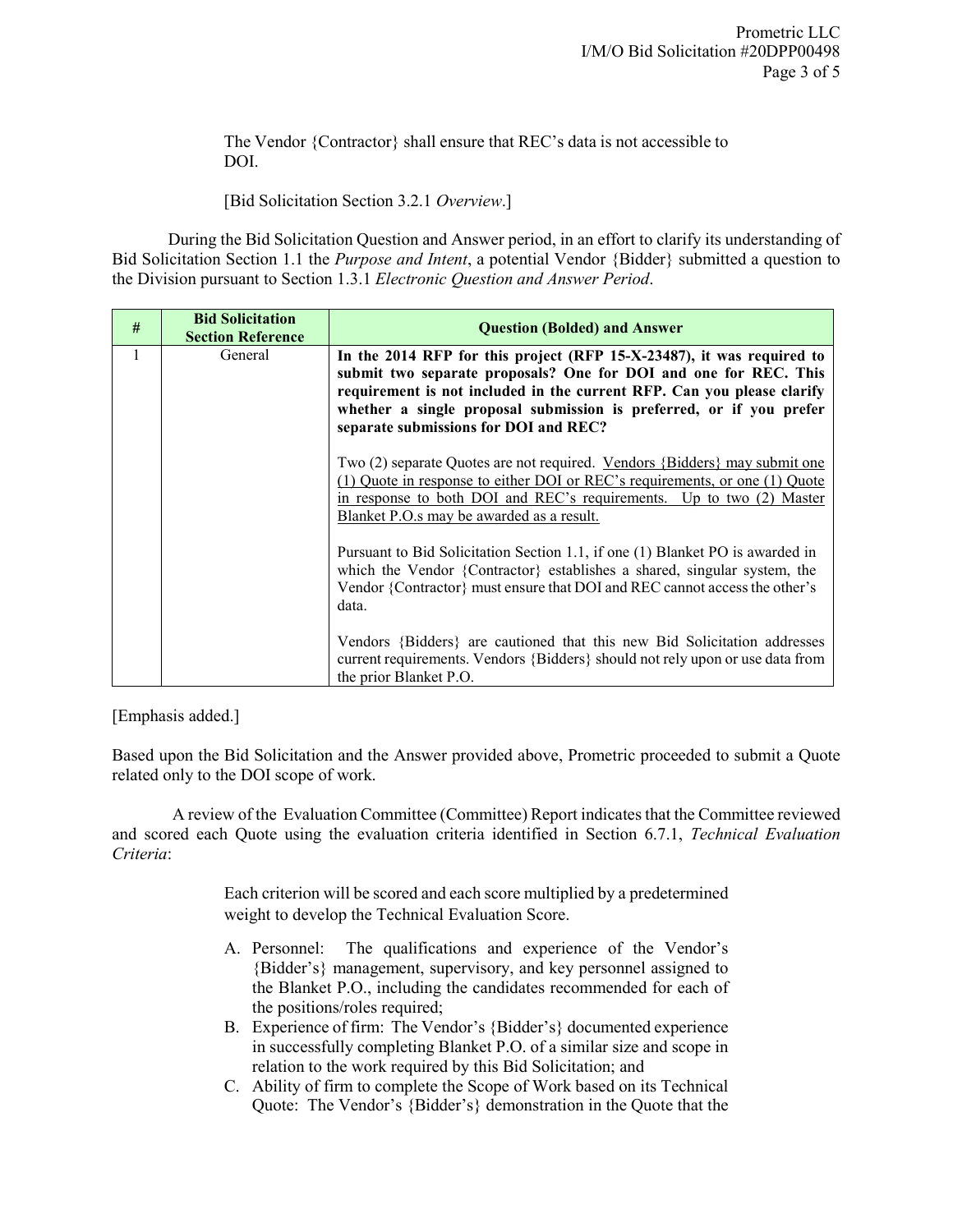Vendor {Bidder} understands the requirements of the Scope of Work and presents an approach that would permit successful performance of the technical requirements of the Blanket P.O.

The Committee Report reveals that in conducting the technical review of the Quotes, the Committee created a blended score for PSI's Quote submission.

| <b>Vendor</b><br>${Bidden}$ | <b>Criterion A</b><br>$(1,500 \text{ Max})$ | <b>Criterion B</b><br>(1,500)<br>Max) | <b>Criterion C</b><br>(2,000)<br>Max) | <b>Total Technical</b><br><b>Score (Max</b><br>5,000 | <b>Average Technical</b><br><b>Score (Max 1,000)</b> | Ranking |
|-----------------------------|---------------------------------------------|---------------------------------------|---------------------------------------|------------------------------------------------------|------------------------------------------------------|---------|
| PSI                         | 1,050                                       | 1,110                                 | 1,600                                 | 3,760                                                | 752                                                  |         |
| Prometric                   | 810                                         | 780                                   | 1,000                                 | 2,590                                                | 518                                                  |         |

Rather than evaluating PSI's Quote submission for the DOI scope of work and the REC scope of work separately using the criteria listed above, the Committee scored PSI's entire Quote for both scopes of work together.

Prometric believes that it was this blended scoring that placed it at a disadvantage. In support of its position Prometric points to the following:

> Example #1: PSI included two separate Project Team Organization Charts – one for DOI and one for REC. The combined list of personnel for both DOI and REC from PSI could not fairly be evaluated against the number and combined expertise of the personnel offered by Prometric for only the DOI function.

> Example #2: In response to Criteria #2, experience of the firm with similar contracts, PSI lists the number of insurance contracts and real estate contracts they currently hold. The combined list of contracts for both DOI and REC from PSI could not fairly be evaluated against the experience offered by Prometric for the DOI function alone.

> Example #3: The scopes of work for DOI and REC have different requirements. PSI provided separate responses within its proposal to the DOI and REC scopes of work. The combined responses to the requirements for the DOI and REC from PSI could not fairly be evaluated against the information provided by Prometric solely for the DOI function.

[Prometric Protest, pgs. 3-4.]

The Committee's blended score could have the unintended effect of, for example, aggregating the personnel and experience submitted by PSI for the separate DOI & REC scopes of work resulting in a higher ultimate score for PSI. In fact the Committee in reviewing the Vendors {Bidders} current insurance contracts indicated that the 16 contracts submitted by PSI demonstrated significant experience but did not break down the number of contracts for DOI v. REC. This gave the appearance and may have resulted in the Committee giving more weight to PSI (combining both DOI and REC experience) as more experience in general. Rather, the Committee should have scored the relevant experience for each scope of work. Such a separated side by side comparison would more accurately reflect the Bidder's experience with respect to the scope of work sought.